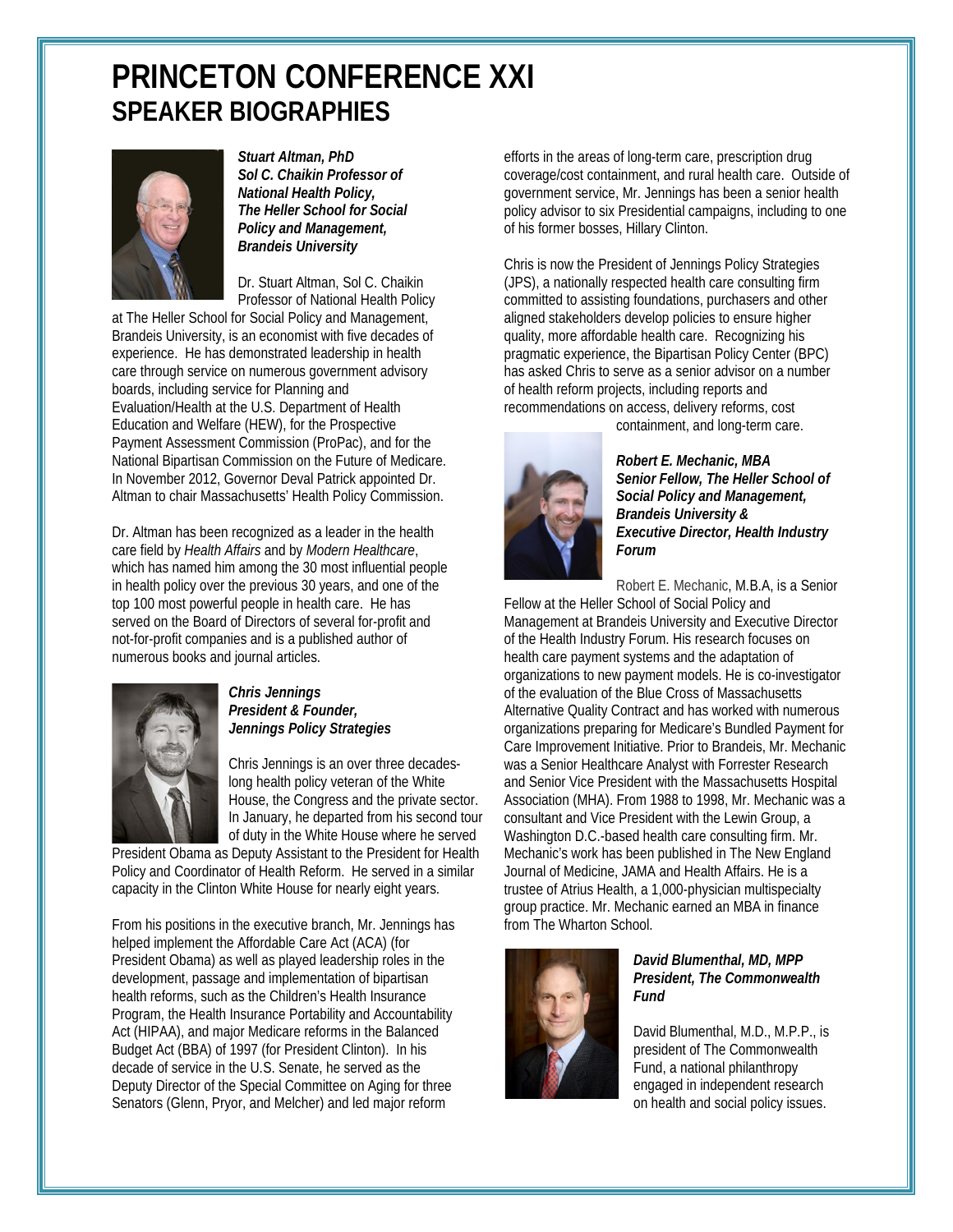Dr. Blumenthal is formerly the Samuel O. Thier Professor of Medicine at Harvard Medical School and Chief Health Information and Innovation Officer at Partners Healthcare System in Boston. From 2009 to 2011, he served as the National Coordinator for Health Information Technology, with the charge to build an interoperable, private, and secure nationwide health information system and to support the widespread, meaningful use of health IT. He succeeded in putting in place one of the largest publicly funded infrastructure investments the nation has ever made in such a short time period, in health care or any other field.

Previously, Dr. Blumenthal was a practicing primary care physician, director of the Institute for Health Policy, and professor of medicine and health policy at Massachusetts General Hospital/Partners Healthcare System and Harvard Medical School. He is the author of more than 250 books and scholarly publications, including most recently, Heart of Power: Health and Politics in the Oval Office. He is a member of the Institute of Medicine and serves on the editorial boards of the New England Journal of Medicine and the Journal of Delivery Science and Innovation. He has also served on the staff of the U.S. Senate Subcommittee on Health and Scientific Research; is the founding chairman of AcademyHealth, the national organization of health services researchers; and a trustee of the University of Pennsylvania Health System.

Dr. Blumenthal received his undergraduate, medical, and public policy degrees from Harvard University and completed his residency in internal medicine at Massachusetts General Hospital. With his colleagues from Harvard Medical School, he authored the seminal studies on the adoption and use of health information technology in the United States. He has held several leadership positions in medicine, government, and academia, including senior vice president at Boston's Brigham and Women's Hospital and executive director of the Center for Health Policy and Management and lecturer on public policy at the Kennedy School of Government. He served previously on the board of the University of Chicago Health System and is recipient of the Distinguished Investigator Award from AcademyHealth, an Honorary Doctor of Humane Letters from Rush University and Honorary Doctors of Science from Claremont Graduate University and the State University of New York Downstate.



*Melanie Bella, MBA Director of Medicare-Medicaid Coordination Office, Centers for Medicare and Medicaid Services (CMS)*

Melanie Bella is the Director of the Medicare-Medicaid Coordination Office

at the Centers for Medicare and Medicaid Services (CMS). This office, officially the Federal Coordinated Health Care Office, was established by the Affordable Care Act (Section 2602). As Director, Ms. Bella leads the work of this office charged with more effectively integrating benefits for individuals eligible for both Medicare and Medicaid and improving coordination between the federal government and states for such beneficiaries.

Prior to joining CMS, Ms. Bella was the senior vice president for policy and operations at the Center for Health Care Strategies (CHCS). She led the organization's efforts to integrate care for complex populations, including people with multiple chronic conditions, disabilities, serious mental illness, and dual eligibles. In addition, she directed a unique leadership training institute to help Medicaid directors enhance the skills they need to transform their state programs into national models for high-quality, cost effective care.

Prior to CHCS, Ms. Bella served as Medicaid director for the state of Indiana from 2001 through 2005. During her tenure, one of Ms. Bella's most notable accomplishments was spearheading the creation of the Indiana Chronic Disease Management Program. She earned a master's in business administration from Harvard University and a bachelor's degree from DePauw University.



*Glenn Steele Jr., MD, PhD President & CEO, Geisinger Health System*

Glenn D. Steele Jr., MD, PhD, is President and Chief Executive Officer of Geisinger Health System, an integrated health services organization in central and

northeastern Pennsylvania nationally recognized for its innovative use of the electronic health record and the development and implementation of innovative care models. Dr. Steele previously served as the dean of the Biological Sciences Division and the Pritzker School of Medicine and vice president for medical affairs at the University of Chicago, as well as the Richard T. Crane Professor in the Department of Surgery. Prior to that, he was the William V. McDermott Professor of Surgery at Harvard Medical School, president and chief executive officer of Deaconess Professional Practice Group, Boston, Mass., and chairman of the department of surgery at New England Deaconess Hospital (Boston, Mass.). Dr. Steele is past Chairman of the American Board of Surgery. His investigations have focused on the cell biology of gastrointestinal cancer and pre-cancer and most recently on innovations in healthcare delivery and financing. A prolific writer, he is the author or co-author of more than 483 scientific and professional articles.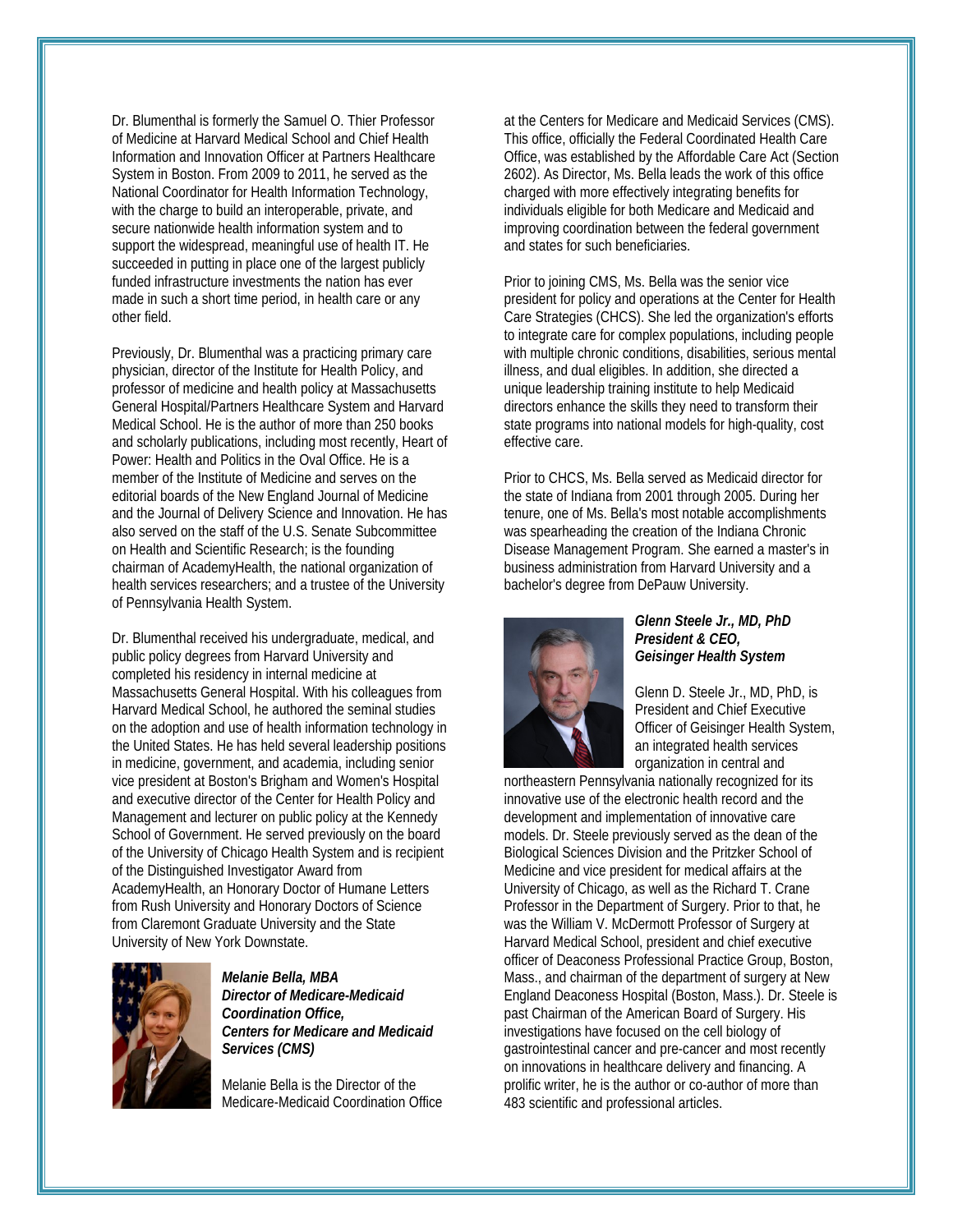Dr. Steele received his bachelor's degree in history and literature from Harvard University and his medical degree from New York University School of Medicine. He completed his internship and residency in surgery at the University of Colorado, where he was also a fellow of the American Cancer Society. He earned his Ph.D. in microbiology at Lund University in Sweden.

A member of the Institute of Medicine of the National Academy of Sciences, Dr. Steele serves as a member on the Roundtable on Value and Science-driven Healthcare, was recently appointed to the Committee on the Governance and Financing of Graduate Medical Education and previously served on the Committee on Reviewing Evidence to Identify Highly Effective Clinical Services (HECS). A fellow of the American College of Surgeons, Dr. Steele is a member of the American Surgical Association, the American Society of Clinical Oncology, and past president of the Society of Surgical Oncology.

Dr. Steele also serves on the following boards and national committees: Agency for Integrated Care (AIC) Singapore, Bucknell University Board of Trustees, Cepheid Board of Directors, Congressional Budget Office Panel of Health Advisers, Weis Markets Inc., Wellcare Health Plans Inc., xG Health Solutions Board of Directors, Healthcare Innovation Program (HIP) External Advisory Board (Emory University), Advisory Board of the Peterson Center on Healthcare Advisory Board, Institute for Healthcare Optimization Advisory Board, Third Rock Ventures Business Advisory Board, the State Health Care Cost Containment Commission, and Healthcare Executives Network. Dr. Steele most recently served as Board Chairman for Premier Inc., former Trustee on the Temple University School of Medicine Board of Visitors and Harvard Medical Faculty Physicians Board at Beth Israel Deaconess Medical Center. Dr. Steele currently serves as Honorary Chair of the Pennsylvania March of Dimes Prematurity Campaign. Former member on the Commonwealth Fund's Commission on a High Performance Health System, the National Committee for Quality Assurance's (NCQA) Committee on Performance Measurement, American Hospital Association (AHA) Board of Trustees, and also served on the Executive Committee, Systems Governing Council, Long-Range Policy, Committee on Research, and the AHA Physician Leadership Forum Advisory Committee.

Dr. Steele is the recipient of several awards, including the CEO IT Achievement Award (2006); AHA's Grassroots Champion Award (2007); 8th Annual (2010) AHA Health Research & Education Trust Award and HFMA Board of Directors' Award (2011). He has been named consecutive times to *Modern Healthcare's* 50 Most Powerful Physician Executives in Healthcare, the "100 Most Powerful People in Healthcare.", and among Becker's Hospital Review's 100 Non-Profit Hospital Health System CEOs to know List.



# *Jeanene Smith, MD, MPH Administrator, Office of Health Policy and Research & Chief Medical Officer, Oregon Health Authority (OHA)*

Jeanene Smith, MD, MPH is the new Chief Medical Officer for the Oregon Health Authority, and continues to also serve as the Administrator of the

Office for Oregon Health Policy and Research (OHPR). As CMO, she provides leadership and advice in developing medical policy, including medical management, clinical quality standards and evidence-based guidelines. She provides clinical advice and guidance for a range of OHA programs including the patient-centered primary care home program, the development of alternative payment methodologies and health information technology. Dr. Smith has been with OHPR since 2000, providing technical and policy support to the Oregon Health Plan, as well as legislative and executive branch decision-making on statewide health policy. OHPR supports the work of Oregon's Health Policy Board which is focused on implementing a state health reform plan, the Health Evidence Review Commission which oversees Oregon's Prioritized List of Health Services, the Medicaid Advisory Council the Pain Management Commission, Patient Centered Primary Care Home Program, the Primary Care Office, and the Office of Health Information Technology. Dr. Smith sits on the Oregon Public Employees Benefit Board and the Oregon Quality Corporation Board representing the Oregon Health Authority. She graduated from Oregon Health Sciences University (OHSU) School of Medicine, completed a residency in Family Medicine at Jefferson University Hospital in Philadelphia, Pennsylvania. She graduated with a Masters in Public Health from Portland State University in 2001. She has practiced family medicine in both private practice and community clinics for over 15 years, and continues to see patients on a limited basis at an Oregon federally-qualified health center.



# *James Madara, MD CEO & Executive Vice President, American Medical Association*

James L. Madara, MD, serves as the CEO and executive vice president of the American Medical Association, the nation's largest physician organization. He holds the academic title of adjunct professor

of pathology at Northwestern University.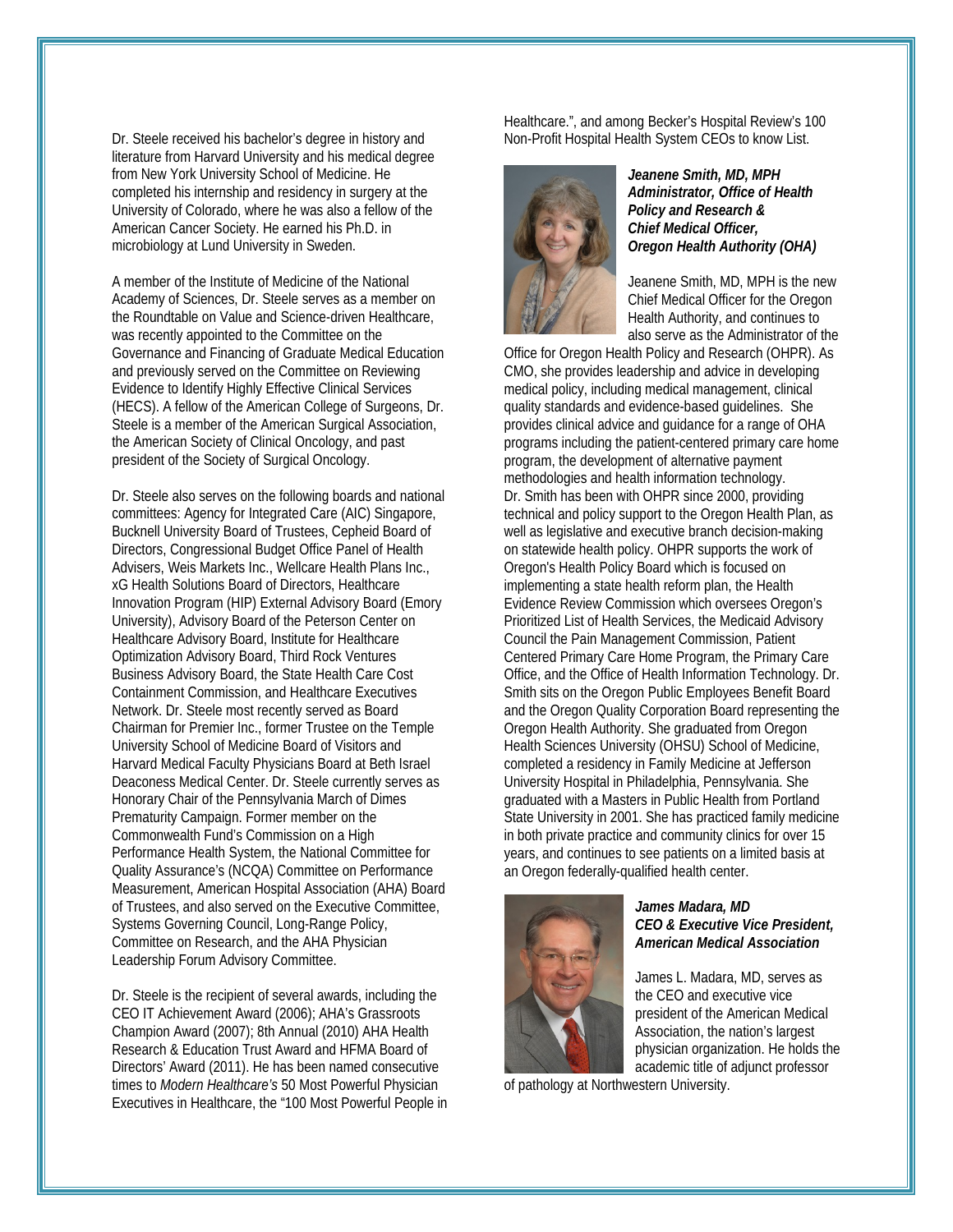Prior to joining the AMA, Dr. Madara served as CEO of the University of Chicago Medical Center, bringing together the university's biomedical research, teaching and clinical activities. He oversaw the significant renewal of the institution's biomedical campus, including the opening of the Comer Children's Hospital, the Gordon Center for Integrative Science, the Knapp Center for Biomedical Discovery, the Ricketts Biocontainment Laboratory and the initial construction phase of the university's new adult hospital. He also engineered significant new affiliations with community hospitals, teaching hospital systems and community clinics on Chicago's South Side, as well as with national research organizations.

Immediately prior to arriving at the AMA, Dr. Madara served as senior advisor with Leavitt Partners, a highly innovative health care consulting firm started by former Secretary of Health and Human Services, Mike Leavitt.

A noted academic pathologist and an authority on epithelial cell biology and gastrointestinal disease, Dr. Madara has served as dean of the Pritzker School of Medicine and dean of the Biological Sciences Division at the University of Chicago, as the chair of pathology and laboratory medicine at the Emory University School of Medicine and as director of the Harvard Digestive Diseases Center.

He has published more than 200 original papers and chapters, which have garnered both national and international awards, and served as the editor-in-chief of the American Journal of Pathology and as president of the American Board of Pathology.

In addition to Modern Healthcare often naming him to its list of the nation's 50 most influential physician executives, as well as to its list of the nation's 100 most influential people in health care, he is a past recipient of a prestigious MERIT Award from the National Institute of Health. He has also received the 2011 Davenport Award for lifetime achievement in gastrointestinal disease from the American Physiological Society and the 2011 Mentory Award for lifetime achievement in mentoring from the American Gastroenterologic Society. Dr. Madara is an elected member of both the American Society of Clinical Investigation and the Association of American Physicians.

Dr. Madara earned his medical degree from Hahnemann Medical College in Philadelphia, completed his internship and residency at New England Deaconess Hospital, his fellowship at Brigham and Women's Hospital, and his postdoctoral research training in cell biology at Harvard Medical School, where he joined the faculty and became a tenured professor.

Dr. Madara and his wife, Vicki, have two children, Max and Alexis.



*Uwe Reinhardt, PhD James Madison Professor of Political Economy and Professor of Economics, Princeton University*

Uwe E. Reinhardt is the James Madison Professor of Political Economy and Professor of Economics, Princeton University, USA, where he teaches health economics, comparative health systems, general micro-economics and financial management. The bulk of his research has been focused on health economics and policy, both in the U.S. and abroad.

Recognized as one of the leading U.S. authorities on health care economics and health policy, Reinhardt serves, or has served, on a number of government care, number of commissions and advisory boards, among them the Physician Payment Review Commission (now part of Medicare Payment Advisory Commission, or Medpac), a commission established by the U.S. Congress to advise it on issues related to physician payment; the National Council on Health Care Technology of the U.S. Department of Health, Education and Welfare (now Department of Health and Human Services (DHHS)); the Special Advisory Board of the VA; the National Advisory Board of the Agency for Health Care Quality and Research, DHHS.

He is a member of the Institute of Medicine and served on its Governing Council in the 1980s. He is past president of the Association of Health Services Researchers (now Academy Health), and of the Foundation for Health Services Research. He is also past president of the International Health Economics Association on whose Executive Committee he still serves. He also is a Commissioner of the Kaiser Family Foundation Commission on Medicaid and the Uninsured. He has been a trustee of Duke University and also of the Duke University Health System, and has served or still serves as director of several health care-related corporations.

He is a trustee of the National Bureau of Economic Research (NBER), and also serves on the board of the National Institute of Health Care Management and is chairman of the coordinating committee of the Commonwealth Fund's International Program in Health Policy. He is a senior associate of the Judge Institute for Management of Cambridge University, UK. He served on the World Bank External Advisory Panel for Health, Population and Nutrition. In October 2006 Reinhardt was appointed by Governor John Corzine of New Jersey to chair the health reform commission for the state.

Reinhardt is or was a member of numerous editorial boards, among them the New England Journal of Medicine, the Journal of the American Medical Association, the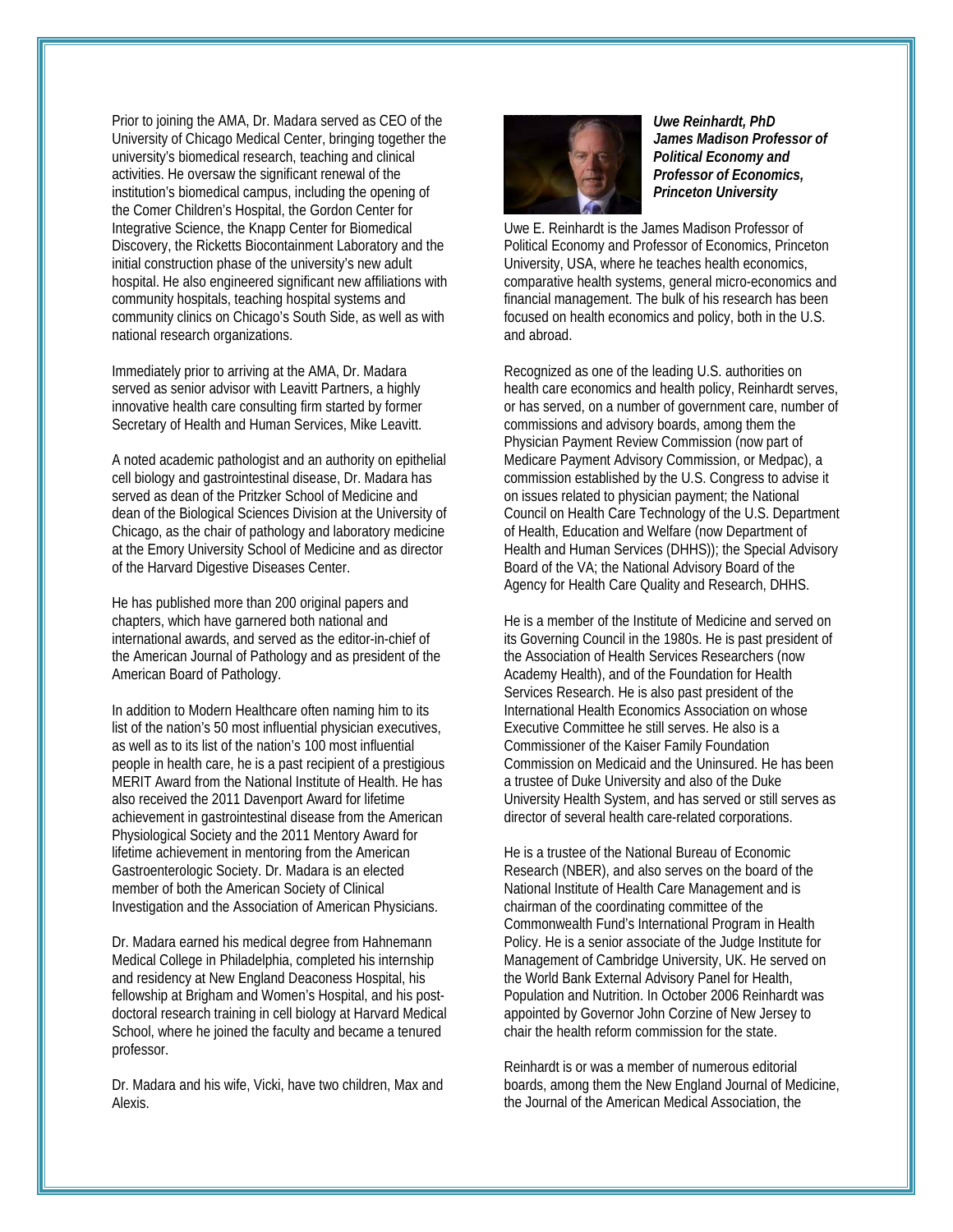Journal of Health Economics, Health Affairs, and the Milbank Memorial Quarterly.

His academic honors include the Governor's Gold Medal of the University of Saskatchewan in Canada, several honorary doctorates, the Federal Merit Cross bestowed by Germany's President and the William B. Graham Prize for Health Services Research, also known as the Baxter Prize.



*Joyce Pulcini, PhD, RN, PNP-BC, FAAN, Professor & Director of Community and Global Initiatives, George Washington University School of Nursing*

Dr. Joyce Pulcini joined George Washington University School of Nursing as a Professor in 2012 and

is the Director of Community and Global Initiatives. With a career of over 30 years as a pediatric nurse practitioner (PNP), educator and author, Dr. Pulcini directed nurse practitioner programs at Northeastern University, Boston University and Boston College and has consistently been a leader in health care and nursing policy at local, state and national levels. She is a Fellow of the American Academy of Nursing, a Fellow of the American Academy of Nurse Practitioners, a Distinguished Practitioner in Nursing, National Academies of Practice and a former Primary Care Policy Fellow. She is a senior associate editor for *Policy, Politics and Nursing Practice,* and is the Policy and Policy Contributing Editor for American Journal of Nursing. She had been an active member of the National Organization of Nurse Practitioner Faculties, serving as its President in 2000 to 2001. She is currently the Co-Chair of the American Academy of Nursing's Expert Panel on Primary Care.

She has been an active member of the International Nurse Practitioner/Advanced Practice Nursing Network for 12 years serving as a co-Chair of the Education/Practice subgroup for 8 years and currently is a member of the Core Steering Group. She has led service learning trips for students to Haiti, Nicaragua and Ecuador and developed Global Health Courses for graduate and undergraduate students.

Dr. Pulcini has authored more than 70 peer reviewed articles, chapters and policy papers, two editions of a well known textbook on pediatric primary care and has participated in more than150 scholarly presentations about topics ranging from health care financing and policy issues for nurse practitioners to postpartum depression, childhood asthma and allergy and improvements in nurse practitioner education. She was an investigator in twelve funded research grants and three grants for educational programs and was Principal Investigator on ten of these projects.

Prior to moving to DC, she was a member of the Strategic Advisory Committee for the Massachusetts CHIPRA Quality Demonstration Grant Project from 2010 to 2012. She also was a member of the Massachusetts Health Quality Partners, Patient Experience Survey Workgroup in 2009.

She is an expert on the evolving nursing roles of the nurse practitioners nationally and internationally and specifically focused on nurse practitioner education, reimbursement and political advocacy and on removal of barriers to the practice of nurse practitioners. She led a team conducting survey research on education, practice and regulation of advanced practice nurses of APNs internationally; and nurse practitioner practice characteristics, salary, benefits and prescriptive practices (six surveys) which were published in peer reviewed journals.

Dr. Pulcini received her BSN from St. Anselm College, her MS in Nursing from Boston University and her PhD in Social Policy from Brandeis University's Florence Heller School.



*Stephen Shortell, PhD, MPH, MBA Blue Cross of California Distinguished Professor of Health Policy & Management, University of California-Berkeley School of Public Health*

Stephen M. Shortell, Ph.D., M.P.H, MBA is the Blue Cross of California

Distinguished Professor of Health Policy and Management and Professor of Organization Behavior at the School of Public Health and Haas School of Business at University of California-Berkeley where he also directs the Center for Healthcare Organizational and Innovation Research (CHOIR) From 2002 to 2013 he served as Dean of the School of Public Health and he also holds appointments in the Department of Sociology at UC-Berkeley and the Philip R. Lee Institute for Health Policy Research, UC-San Francisco.

Dr. Shortell received his undergraduate degree from University of Notre Dame, his Master's degree in public health from UCLA, and his Ph.D. in behavioral sciences from University of Chicago. During 2006-07 he was a Fellow at the Center for Advanced Study in Behavioral Sciences at Stanford University.

A leading health care scholar, Dr. Shortell and his colleagues have received numerous awards for their research examining the performance of integrated delivery systems; the organizational factors associated with quality and outcomes of care; the development of effective hospital-physician relationships and the factors associated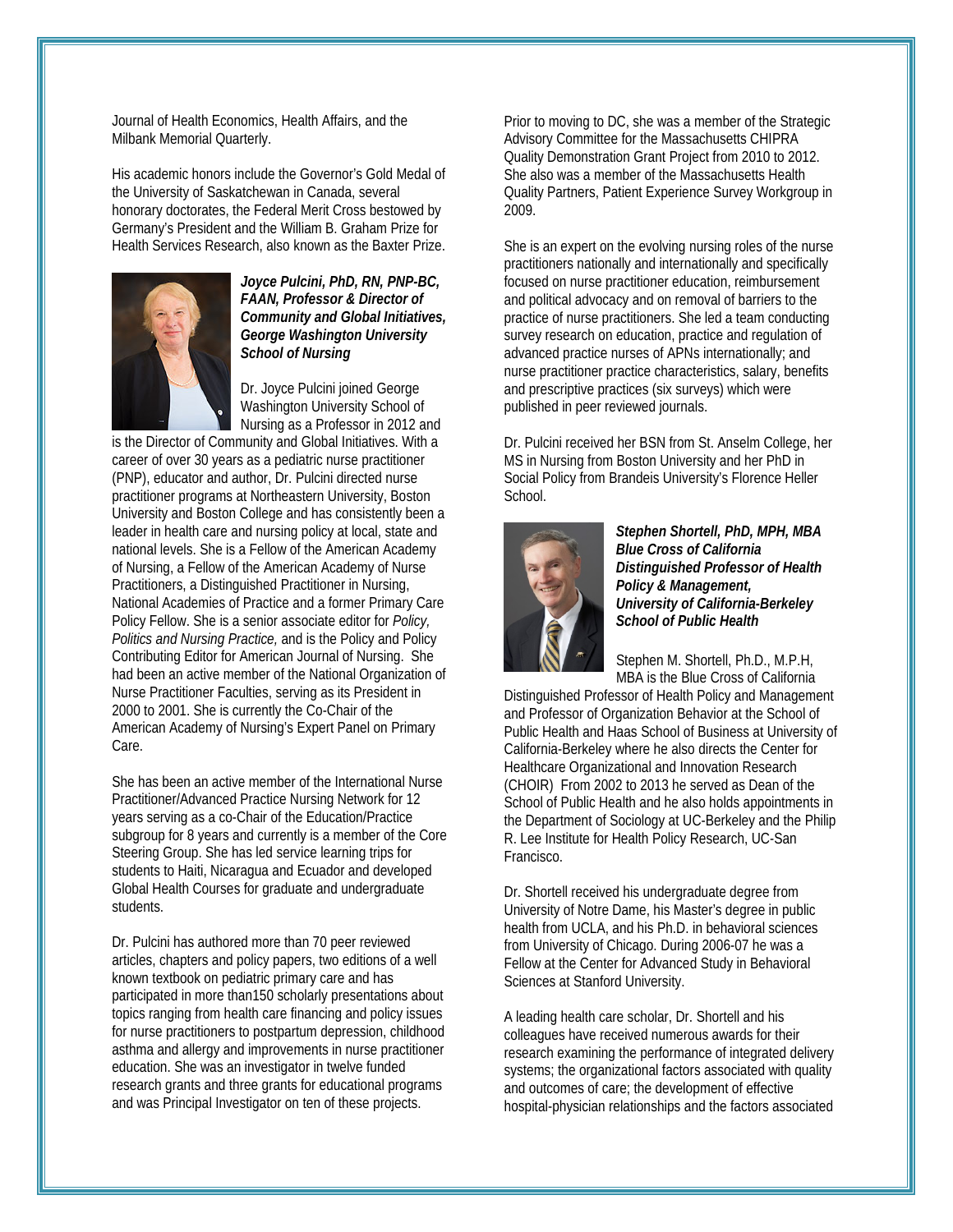with the adoption of evidence-based processes for treating patients with chronic illness. He was the originator of the National Survey of Physician Organizations (NSPO) which over the past decade and more has provided important information on physician practices and their adoption of evidence-based care management processes. He is currently conducting research on changes in physician practices overtime; on evaluation of Accountable Care Organizations; and on ACO involvement in patient activation and engagement activities.

He is an elected member of the Institute of Medicine of the National Academy of Sciences; past President of Academy Health and past editor of *Health Services Research*. He serves on many advisory boards and committees interested in improving the performance of health care systems. He is currently working on the implementation of health care reform in California and is Chair of the Berkeley Forum for Improving California's Healthcare System.



## *Robert Galvin, MD, MBA CEO, Equity Healthcare, The Blackstone Group*

Dr. Robert Galvin is the Chief Executive Officer of Equity Healthcare (EH), which oversees the management of health care for firms owned by private equity

companies. The focus is on using purchasing power to create innovative ways to achieve higher value health care, through improved population health, clinical quality and delivery system reforms. Currently, EH encompasses over 30 companies with healthcare spending exceeding \$1.2B annually.

Before joining Blackstone, Dr. Galvin was Executive Director of Health Services and Chief Medical Officer for General Electric (GE) for fifteen years, where he was in charge of the design, financial and clinical performance of GE's health programs. He was also responsible for health policy strategies affecting employees. Dr. Galvin is a nationally recognized leader in the areas of market-based health policy and financing, quality measurement and payment reform. His work has been widely published in the New England Journal of Medicine and Health Affairs and he was a co-founder of the Leapfrog Group and founder of two other groups, Bridges to Excellence and Catalyzing Payment Reform, all innovative non-profits that have helped drive the quality agenda.

Dr. Galvin is a member of the Institute of Medicine, a branch of the National Academy of Science, and sits on the IOM's Board on Health Care Services. He is also on the Board of Vanguard Health Systems and the non-profit National Quality Forum. Dr. Galvin is Professor Adjunct of

Medicine and Health Policy at Yale. His work has received awards from the National Business Group on Health, the Healthcare Financial Management Association and the National Coalition for Cancer Survivorship. He is a fellow of the American College of Physicians.



*Joseph Zubretsky Senior Executive Vice President, National Businesses, Aetna, Inc.*

Joseph M. Zubretsky is the Senior Executive Vice President of Aetna's National Businesses and a member of Aetna's Executive Committee, the

senior governing body of the company. He also leads Aetna's corporate strategy and corporate development.

He is responsible for several major business areas at Aetna, including National Accounts, a business which serves the largest domestic and multi-national corporations and their employees with innovative tools, benefits and related solutions that improve the health, wellbeing and productivity of the workforce. Mr. Zubretsky also leads HealthagenSM, Aetna's innovative portfolio of new businesses delivering transformative population health and technology services to leading provider organizations, employers, and consumers. HealthagenSM includes Accountable Care Solutions, ActiveHealth Management, Medicity, and iTriage. In addition, he is responsible for Aetna's National Network Contracting and Care Management areas, as well as Aetna's specialty products, including Aetna Behavioral Health, Aetna Pharmacy Management, Payflex, Prodigy Health Group, and Aetna's Workers Compensation business.

Prior to his current role, Mr. Zubretsky served for six years as Aetna's Chief Financial Officer. Before joining Aetna, Mr. Zubretsky had 25 years of experience as a senior executive in strategy, operating, and finance roles in some of the world's top companies including Unum Group and MassMutual Financial Group. Mr. Zubretsky started his career at Coopers and Lybrand, where he was a senior partner in their national insurance industry group.



*James Capretta, MA Senior Fellow, Ethics and Public Policy Center & Visiting Fellow, American Enterprise Institute*

James C. Capretta is a Senior Fellow at the Ethics

and Public Policy Center and a Visiting Fellow at the American Enterprise Institute. He studies and provides commentary on a wide range of public policy and economic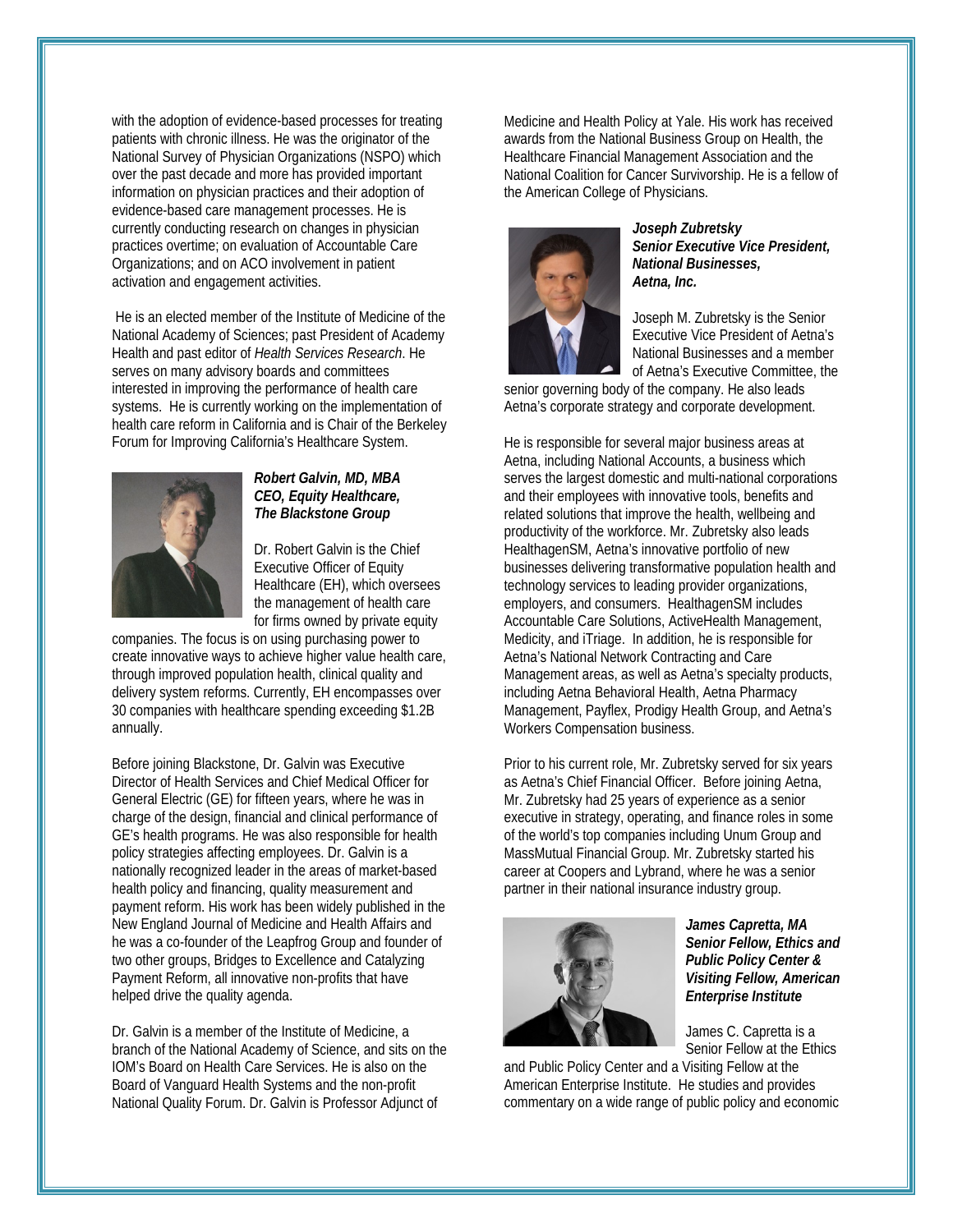issues, with a focus on health-care and entitlement reform, and U.S. fiscal policy. Mr. Capretta has more than two decades of experience as an analyst of U.S. health care policy, including senior positions in the executive and legislative branches of the federal government. From 2001 to 2004, he served as an Associate Director at the White House Office of Management and Budget (OMB), where he had responsibility for Medicare, Medicaid, Social Security, education, and welfare programs. Earlier, he spent a decade at the Senate Budget Committee as a senior analyst for health and Social Security policy.



# *Tim Jost, JD Robert L. Willett Family Professor of Law, Washington and Lee University School of Law*

Timothy Stoltzfus Jost, J.D., holds the Robert L. Willett Family Professorship of Law at the

Washington and Lee University School of Law. He is a coauthor of a casebook, Health Law, used widely throughout the United States in teaching health law and now in its seventh edition. He has written numerous monographs on legal issues in health care reform for national organizations and blogs regularly for Health Affairs, where he is a contributing editor, on regulatory issues. He is a consumer representative to the National Association of Insurance Commissioners and a member of the Institute of Medicine.



#### *Claire McAndrew, MPH Private Insurance Program Director, Families USA*

Claire McAndrew is Private Insurance Program Director at Families USA, a national nonprofit, nonpartisan organization dedicated to the achievement of high-quality,

affordable health coverage and care for all.

Ms. McAndrew specializes in private insurance issues, including those related to the implementation of the Affordable Care Act's health insurance marketplaces. She oversees Families USA's advocacy work on marketplaces and has written numerous reports and briefs on the topic, along with on other issues such as private insurance regulation, wellness incentive plans, COBRA continuation coverage, and limited-benefit health plans. In addition, Ms. McAndrew frequently serves as a source of information for policymakers and members of the media on private insurance and health reform issues.

Ms. McAndrew provides extensive policy assistance to state-based advocacy organizations and participates frequently in speaking engagements around the country. In addition, she serves as Vice-Chair of the Standing Advisory Board to the District of Columbia Health Benefit Exchange.

Prior to joining Families USA in 2007, Ms. McAndrew held positions in mental health and children's health advocacy organizations. She holds an MPH in Health Policy from the University of Michigan and a BA in Public Health from the Johns Hopkins University.



*Sara Rosenbaum, JD Harold and Jane Hirsh Professor of Health Law and Policy, Milken Institute School of Public Health, The George Washington University*

Sara Rosenbaum J.D. is the Harold

and Jane Hirsh Professor of Health Law and Policy and Founding Chair of the Department of Health Policy, George Washington University School of Public Health and Health Services. She also holds professorships in the Schools of Law and Medicine and Health Sciences.

A graduate of Wesleyan University and Boston University Law School, Professor Rosenbaum has devoted her career to issues of health justice for populations who are medically underserved as a result of race, poverty, disability, or cultural exclusion. An honored teacher and scholar, a highly popular speaker, and a widely-read writer on many aspects of health law and policy, Professor Rosenbaum has emphasized public engagement as a core element of her professional life, providing public service to six Presidential Administrations and seventeen Congresses. She is best known for her work on the expansion of Medicaid, expanding health care access to medically underserved communities through community health centers, civil rights in health care, and national health reform.

Between 1993 and 1994, Professor Rosenbaum worked for President Clinton, where she directed the drafting of the Health Security Act and designed the Vaccines for Children program, which today provides near-universal immunization coverage to low income and medically<br>underserved children. Professor Rosenbaum also Professor Rosenbaum also regularly advises state governments on health policy and has served as a testifying expert in legal actions involving the rights of children under Medicaid.

Professor Rosenbaum is the leading author of Law and the American Health Care System, 2d ed., published by Foundation Press, May, 2012, a landmark textbook that provides an in-depth exploration of the interaction between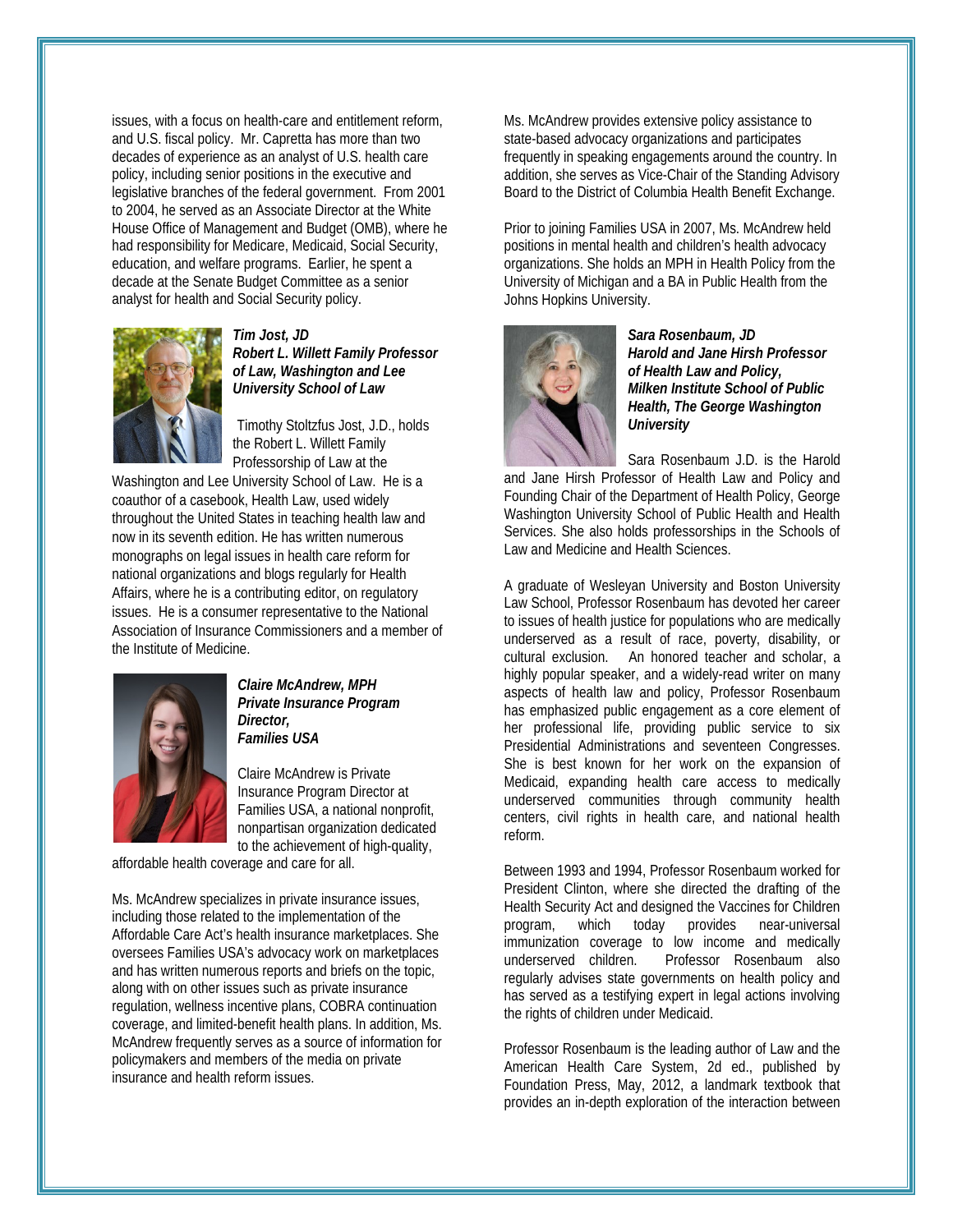law and the U.S. health care system. She has received many national awards for her work in public health policy and is a past Chair of AcademyHealth. A member of the Institute of Medicine, Professor Rosenbaum also serves on the CDC Director's Advisory Committee and has served on CDC's Advisory Committee on Immunization Practice (ACIP). She is a founding Commissioner on the Medicaid and CHIP Payment and Access Commission (MACPAC), which advises Congress on federal Medicaid policy.



# *Andy Allison, PhD Director, Division of Medical Services, State of Arkansas Department of Human Services*

Andy Allison, Ph.D, joined the Arkansas Department of Human Services as the state Medicaid Director in December 2011.

He served as Deputy Director, then Executive Director, of the Kansas Health Policy Authority from 2005 until 2011, with responsibility for Kansas' Medicaid and State Employee Health Plans. He spent six years at the Kansas Health Institute as a researcher, focusing on health care and health insurance policy in Kansas. He worked as a Medicaid budget analyst at the Office of Management and Budget in Washington, D.C., from 1992-95, providing staff analysis of health reform legislation and reviewing statewide Medicaid waiver applications.

He is a founding Board member of the National Association of Medicaid Directors, and served as its first President from 2010 through 2012.

Andy's education includes a bachelor's degree in history from Ouachita Baptist University, a master's degree in Public Policy from Duke University, and a doctorate in economics from Vanderbilt University.



*Michael Doonan, PhD Assistant Professor, The Heller School for Social Policy and Management, Brandeis University & Executive Director, The Massachusetts Health Policy Forum*

Michael Doonan is an assistant professor at the Heller Graduate School at Brandeis University. He is the Executive Director of the Massachusetts Health Policy Forum. His Ph.D. from Brandeis is both in Political Science and Health Services Research. His research and publications focus on issues related to access to health care reform, federalism, Medicaid, federal/state relations, public health and the politics and economics of health

system change. He speaks widely on state and national health care reform. He is author of American Federalism in Practice: The Formulation and Implementation of Contemporary Health Policy, published by the Brookings Institute Press in 2013.

Michael worked as program specialist for the Centers for Medicare and Medicaid Services (CMS), in the area of Medicaid managed care and state health care reform. He served as a member of President Clinton's Health Care Taskforce working primarily on the Low-Income and Working Families work group, and as a member of the Taskforce Speakers Bureau. Michael also worked as a fellow for the U.S. Senate Finance Committee as they considered national reform in 1994. He began his career as a legislative aide for Senator John Kerry where he worked on health and environmental issues.



# *Matt Salo Executive Director, National Association of Medicaid Directors*

Matt Salo was named the first Executive Director, and at the time, only staff member of the National Association of Medicaid Directors

(NAMD) in February 2011. This was a bit of a homecoming, as his first real job out of college was working for the Medicaid Directors from 1994 to 1999.

Matt formerly spent 12 years at the National Governors Association, where he worked on the Governors' health care and human services reform agendas, and where he firmly believes he was responsible for securing the entire tobacco settlement for the states, getting more than \$100 billion in state fiscal relief, and in modernizing the Medicaid program.

Matt taught high school for two years at T.C. Williams High in Alexandria, VA, which actually bears no resemblance to the school they profiled in the Disney movie, Remember the Titans. He holds a BA in Eastern Religious Studies from the University of Virginia, and is still trying to find ways to explain how that got him to where he is today.



*Julie Rovner Robin Toner Distinguished Fellow, Kaiser Health News*

Julie Rovner is the Robin Toner Distinguished Fellow

in health reporting at Kaiser Health News. She is spending her fellowship serving as a Senior Correspondent for the news service and its news partners, covering health policy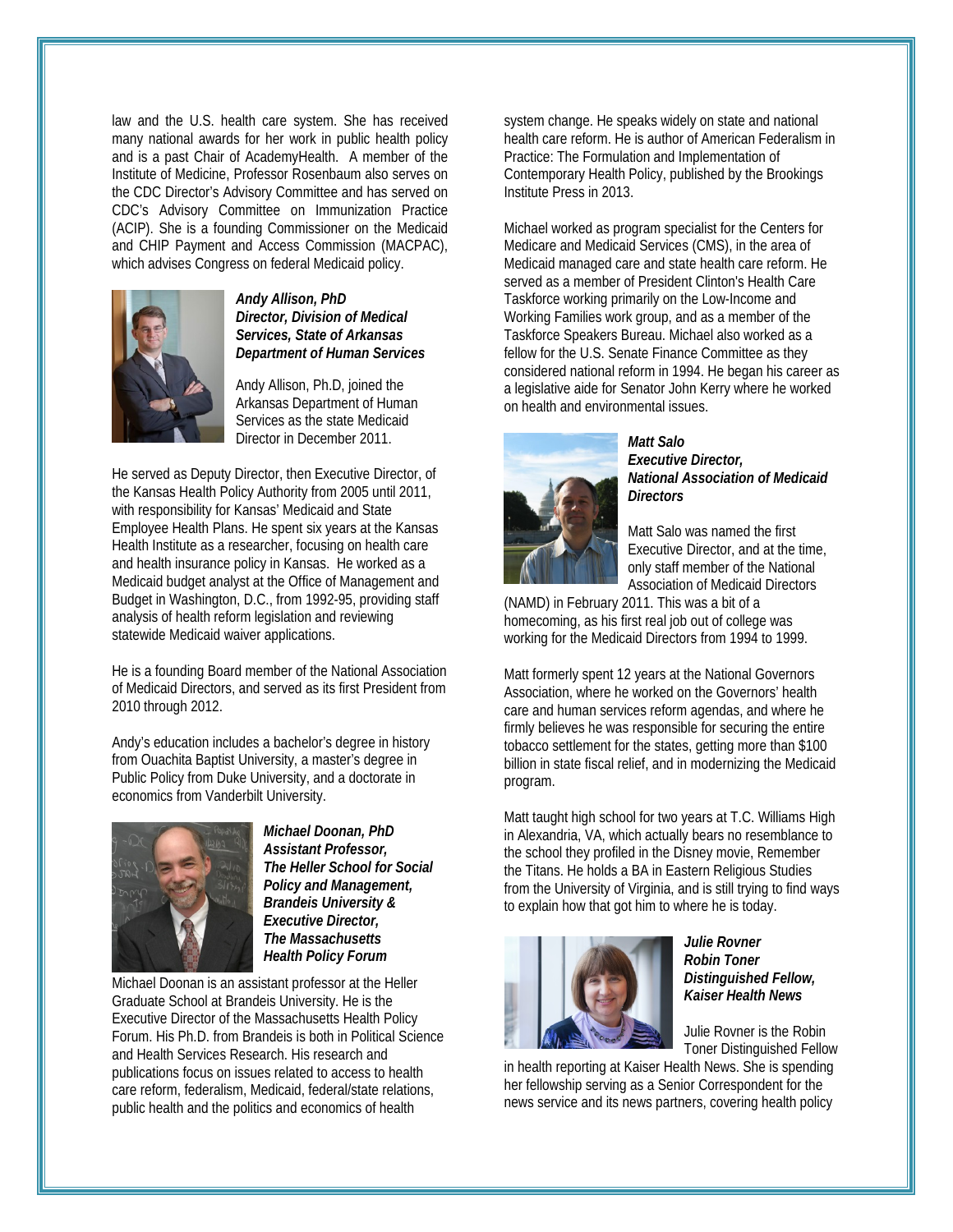and politics and doing enterprise reporting for a variety of platforms.

From 1998 until 2014, Rovner was Health Policy Correspondent at NPR, where she was the lead correspondent covering the passage and implementation of the Affordable Care Act, as well as other major policy debates surrounding Medicare, Medicaid, and the economics of health care. Rovner is the author of *Health Care Policy and Politics A-Z* , published by CQ Press, and the winner of numerous awards for her work, including the 2005 Everett McKinley Dirksen Award for distinguished reporting of Congress.



*Susan Dentzer Senior Health Policy Adviser, Robert Wood Johnson Foundation*

Susan Dentzer is Senior Policy Adviser at the Robert Wood Johnson Foundation, the

nation's largest philanthropy focused on US health and health care, and is also one of the nation's most respected health care journalists and thought leaders. She is an onair analyst on health issues with the PBS NewsHour and a regular commentator on health policy for National Public Radio, Al Jazeera America and other television and radio networks.

Dentzer served from 2008-2013 as the editor-in-chief of Health Affairs, the nation's leading journal of health policy. She also previously led the NewsHour's health unit, reporting extensively on-air about health care reform debates. Dentzer is an elected member of the Institute of Medicine of the National Academy of Sciences and the IOM's Board on Population Health. She is also an elected member of the Council on Foreign Relations; a fellow of the National Academy of Social Insurance; and a fellow of the Hastings Center, a nonpartisan bioethics research institute. She graduated from Dartmouth, is a trustee emerita of the college, and chaired the Dartmouth Board of Trustees from 2001 to 2004. She currently serves as a member of the Board of Overseers of Dartmouth Medical School and is a member of the Board of Directors of the International Rescue Committee, a leading humanitarian organization.

Dentzer is also on the board of directors of Research!America, an alliance working to make research to improve health a higher priority; is a public member of the Board of Directors of the American Board of Medical Specialties, which assists 24 medical specialty boards in the ongoing evaluation and certification of physicians; and is a member of the Board of Directors of the Public Health Institute, the nonprofit organization addressing public

health issues and solutions nationwide. She is also a member of the Kaiser Commission on Medicaid and the Uninsured, the RAND Health Board of Advisors, the March of Dimes national advisory board and the national advisory committee of the Robert Wood Johnson Foundation Health Policy Fellows.

Dentzer holds an honorary master's degree from Dartmouth and an honorary doctorate in human letters from Muskingum University. She, her husband and their three children live in the Washington, DC area.



# *Steven Pearson, MD, MSc, FRCP President & Founder, Institute for Clinical and Economic Review (ICER)*

Steven D. Pearson, MD, MSc is the Founder and President of the Institute for Clinical and Economic Review (ICER), an independent non-profit

organization that evaluates the evidence on the value of medical tests, treatments, and delivery system innovations and moves that evidence into action to improve patient care and control costs. ICER's programs include the California Technology Assessment Forum and the New England Comparative Effectiveness Public Advisory Council, both of which seek to support all health care decision makers in the interpretation and application of evidence on clinical effectiveness and value. Dr. Pearson is a Lecturer in the Department of Population Medicine at Harvard Medical School and from 2005-2006 served as Special Advisor, Technology and Coverage Policy, within the Coverage and Analysis Group at the Centers for Medicare and Medicaid Services. Dr. Pearson has also been a Senior Visiting Fellow at England's National Institute for Health and Clinical Excellence (NICE), the Vice Chair of the Medicare Evidence Development and Coverage Advisory Committee (MedCAC), and a Senior Fellow at America's Health Insurance Plans.



*Elizabeth Fowler, PhD, JD Vice President, Global Health Policy, Government Affairs & Policy Group, Johnson & Johnson*

Elizabeth Fowler is Vice President, Global Health Policy, in the Government Affairs & Policy group

at Johnson & Johnson. Liz joins Johnson & Johnson from the White House, where she served as Special Assistant to the President for Healthcare and Economic Policy at the National Economic Council. She joined NEC after serving as Deputy Director for Policy of the Center for Consumer Information and Insurance Oversight (OCIIO) at the U.S.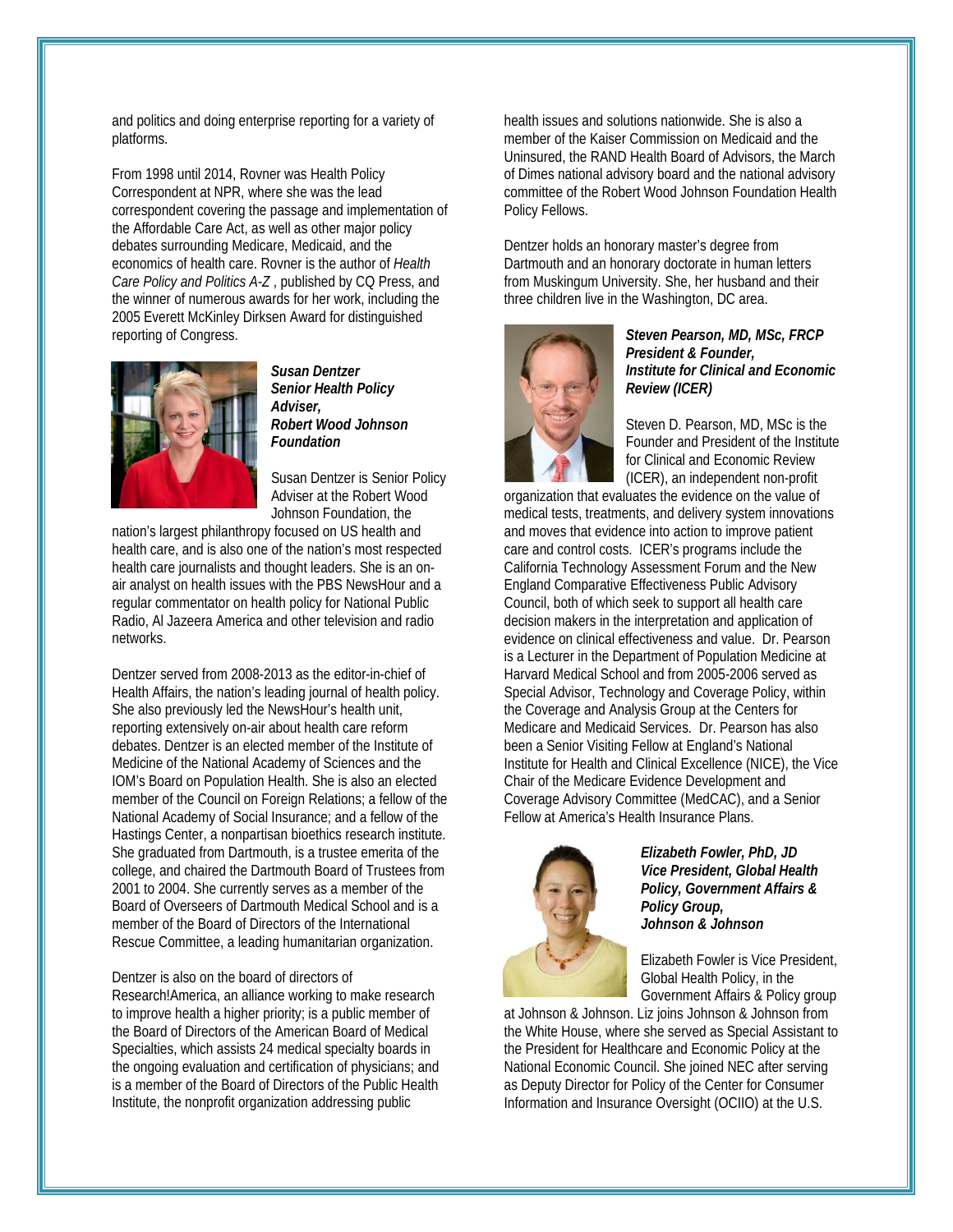Department of Health and Human Services, the new agency tasked with implementing the insurance market reforms included in the Affordable Care Act (ACA). During the health reform debate, Liz served as Chief Health Counsel and Senior Counsel to the Chair to Senate Finance Committee Chairman, Senator Max Baucus (D-MT), where she played a critical role in developing the Senate version of health reform. In a previous stint with the Finance Committee, she also played a key role in the 2003 Medicare Prescription Drug, Improvement and Modernization Act (MMA). Liz has more than 20 years' experience in health services research and health policy. She served as vice president of public policy and external affairs for WellPoint, Inc. and as an attorney with the Washington law firm Hogan & Hartson. She also spent nearly five years as a health services researcher with HealthSystem Minnesota. Liz has a B.A. from the University of Pennsylvania, a Ph.D. from the Johns Hopkins School of Public Health, where her research focused on risk adjustment, and a law degree (J.D.) from the University of Minnesota. She is admitted to the bar in Maryland and the District of Columbia.



*Troy Brennan, MD, MPH Executive Vice President & Chief Medical Officer, CVS Caremark Corporation*

Troyen A. Brennan, M.D., M.P.H., is Executive Vice President and Chief Medical

Officer of CVS Caremark. Prior to joining CVS Caremark, Dr. Brennan was Chief Medical Officer of Aetna Inc. From 2000 to 2005, Dr. Brennan served as President and CEO of Brigham and Women's Physician's Organization. In his academic work, he was Professor of Medicine at Harvard Medical School, and Professor of Law and Public Health at Harvard School of Public Health. Dr. Brennan received his M.D. and M.P.H. degrees from Yale Medical School and his J.D. degree from Yale Law School. He completed his internship and residency in internal medicine at Massachusetts General Hospital. He is a member of the Institute of Medicine of the National Academy of Sciences.



*Jo Carol Hiatt, MD, MBA, FACS Chair, National Product Council & Chair, Inter-Regional New Technologies Committee, Kaiser Permanente*

Dr. Hiatt is Chair of the National Product Council for Kaiser Permanente and also chairs KP's Inter-Regional New Technologies

Committee. She is a partner in Southern California

Permanente Medical Group (SCPMG) and is currently Assistant Medical Director, SCPMG Business Management. Dr. Hiatt chairs Southern California's Technology Deployment Strategy Team as well as the Oversight Committee for Integrated Medical Imaging. Dr. Hiatt joined Kaiser Permanente as a general surgeon at Panorama City, later serving as Chief of Surgery at that location and member of the SCPMG Board of Directors. Dr. Hiatt received her undergraduate degree from Stanford University and her medical degree from Duke University. She trained in general surgery at UCLA. In addition to her clinical degree, Dr. Hiatt received an M.B.A from UCLA's Anderson School of Management. She was designated an American College of Surgeons Health Policy Scholar in 2013.



#### *Karen Wolk Feinstein, PhD President & CEO, Jewish Healthcare Foundation*

Dr. Feinstein is President and Chief Executive Officer of the Jewish Healthcare Foundation (JHF) and its two supporting organizations, the Pittsburgh Regional Health Initiative

(PRHI) and Health Careers Futures (HCF). Together they perform a unique mix of grant making, research, teaching, coaching, resource development, and project management.

Under her leadership, JHF and PRHI have become a leading voice in patient safety, healthcare quality and related workforce issues. When Dr. Feinstein founded PRHI, it was among the nation's first regional multistakeholder quality coalitions devoted simultaneously to advancing efficiency, best practices, and safety by applying industrial engineering principles. Dr. Feinstein also founded Health Careers Futures to assist the region's healthcare industry in attracting, preparing, and retaining employees, and was a leader in the formation of the Network for Regional Healthcare Improvement (NRHI), a national coalition of Regional Health Improvement Collaboratives. Dr. Feinstein frequently presents at national and international conferences. She is the author of numerous regional and national publications on quality and safety. In a previous life, she was the editor of the Urban & Social Change Review, and she is the editor of the book Moving Beyond Repair: Perfecting Health Care. Additionally, she has served on the faculties of Boston College, Carnegie Mellon University, and the University of Pittsburgh.

Dr. Feinstein is a past President of Grantmakers In Health and Grantmakers of Western Pa., and co-chair of the Pennsylvania Health Funders Collaborative. She serves on many nonprofit, governmental and for-profit boards, including Network for Regional Healthcare Improvement,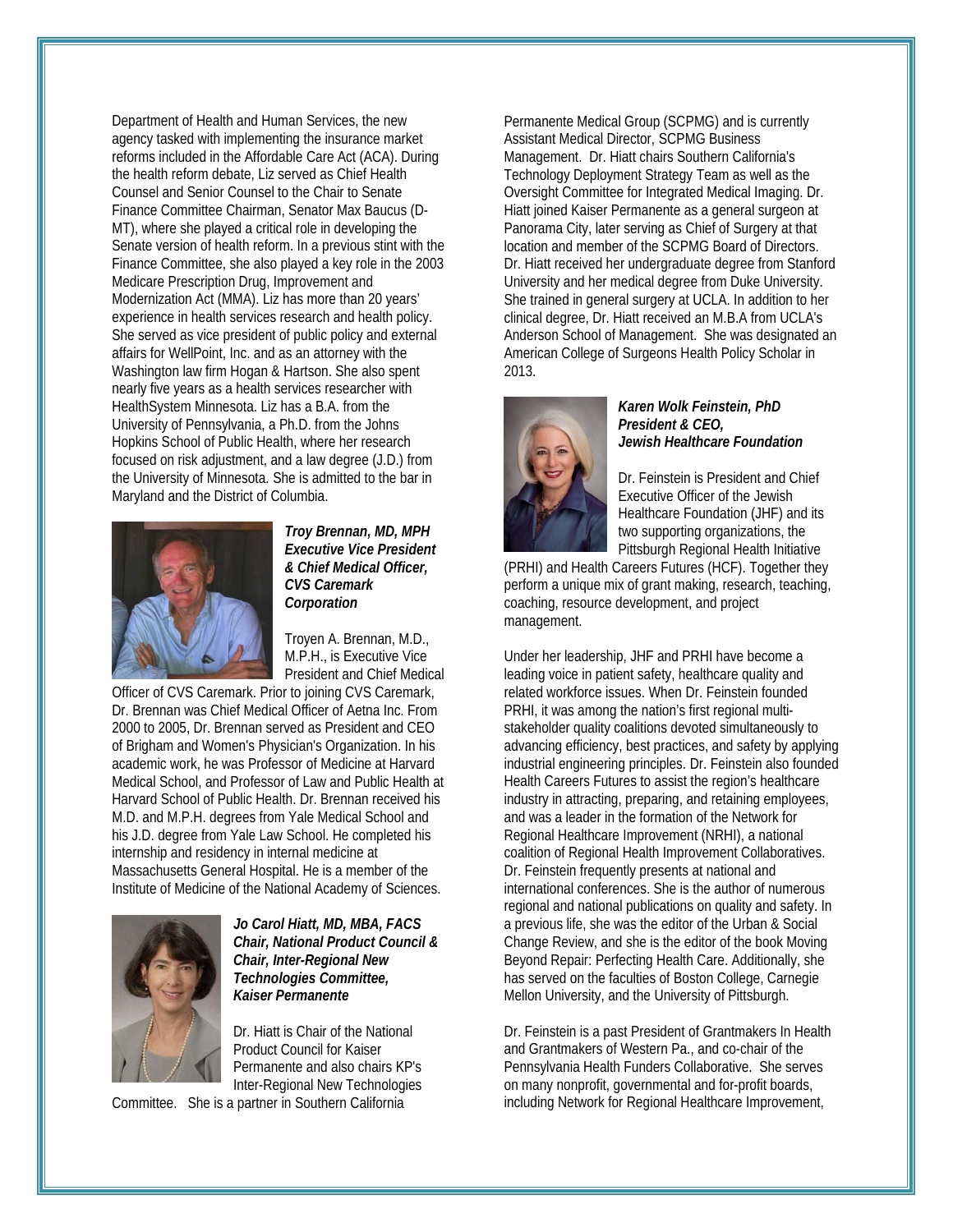the United Way, the Allegheny Conference on Community Development, and on the Allegheny Parks Foundation. She is on the Board of Visitors of the University of Pittsburgh's Graduate School of Public Health, Graduate School of Public and International Affairs, and Global Studies Program.

Dr. Feinstein earned her bachelor's degree at Brown University, her master's at Boston College, and her doctorate at Brandeis University.



*Mark McClellan, MD, PhD Senior Fellow & Director, Initiative on Innovation & Value of Healthcare, Brookings Institution*

Mark McClellan, MD, PhD, is a senior fellow and director of the Initiative on Value and Innovation in

Health Care at the Brookings Institution. Within Brookings, his work focuses on promoting quality and value in patient centered health care. A doctor and economist by training, he also has a highly distinguished record in public service and in academic research. Dr. McClellan is a former administrator of the Centers for Medicare & Medicaid Services (CMS) and former commissioner of the U.S. Food and Drug Administration (FDA), where he developed and implemented major reforms in health policy. These include the Medicare prescription drug benefit, the FDA's Critical Path Initiative, and public-private initiatives to develop better information on the quality and cost of care. Dr. McClellan chairs the FDA's Reagan-Udall Foundation, is co-chair of the Quality Alliance Steering Committee, sits on the National Quality Forum's Board of Directors, is a member of the Institute of Medicine, and is a research associate at the National Bureau of Economic Research. He previously served as a member of the President's Council of Economic Advisers and senior director for health care policy at the White House, and was an associate professor of economics and medicine at Stanford University.



*Dana Gelb Safran, ScD Senior Vice President, Performance Measurement and Improvement, Blue Cross Blue Shield of Massachusetts*

Dana Gelb Safran is Senior Vice President for Performance

Measurement and Improvement at Blue Cross Blue

Shield of Massachusetts (BCBSMA). In this role, she leads the company's initiatives to measure and improve healthcare quality, safety and outcomes. Dr. Safran was among the lead developers of the BCBSMA Alternative Quality Contract (AQC), a provider contract model launched in 2009 with the twin goals of improving quality and outcomes while significantly slowing spending growth. Dr. Safran also retains an active academic practice, as a faculty member in the Department of Medicine at Tufts University School of Medicine, and has authored more than 75 peer reviewed articles. She is widely recognized as having contributed to the empirical basis for our nation's push toward a more patient-centered health care system – and for developing measures of patient care experiences that are now used nationwide, accepted as a national standard for this area of measurement, and used by the Medical Boards as part of their recertification process for physicians. Dr. Safran's advisory roles on national and local quality measurement include work with the Office of the National Coordinator (ONC), the Centers for Medicare and Medicaid Services (CMS), the American Board of Internal Medicine (ABIM), the National Quality Forum (NQF), the National Committee for Quality Assurance (NCQA), the Editorial Board of Healthcare: The Journal of Delivery Science and Innovation, and the Patient Centered Primary Care Collaborative (PCPCC). At the state level, Dr. Safran serves on the Board of Directors for the Blue Cross Blue Shield Foundation, Associated Early Care and Education, and Massachusetts Health Quality Partners, and is a member of the Massachusetts Statewide Quality Advisory Council (SQAC). Dr. Safran earned her Master and Doctor of Science degrees in Health Policy from the Harvard School of Public Health.



*Neel Shah, MD, MPP Executive Director, Costs of Care & Faculty Investigator, Ariadne Labs for Health Systems Innovation, Harvard School of Public Health*

Dr. Neel Shah, MD, MPP is a member of the Harvard Medical Faculty Physicians (HMFP) practice and the

Division of Quality, Safety, and Performance Improvement in the Department of Obstetrics and Gynecology at Beth Israel Deaconess Medical Center (BIDMC). He is also a faculty investigator at the Ariadne Labs for Health Systems Innovation at the Harvard School of Public Health. His research aims to improve childbirth practices and demonstrate how system complexity imposes upon clinical decisions.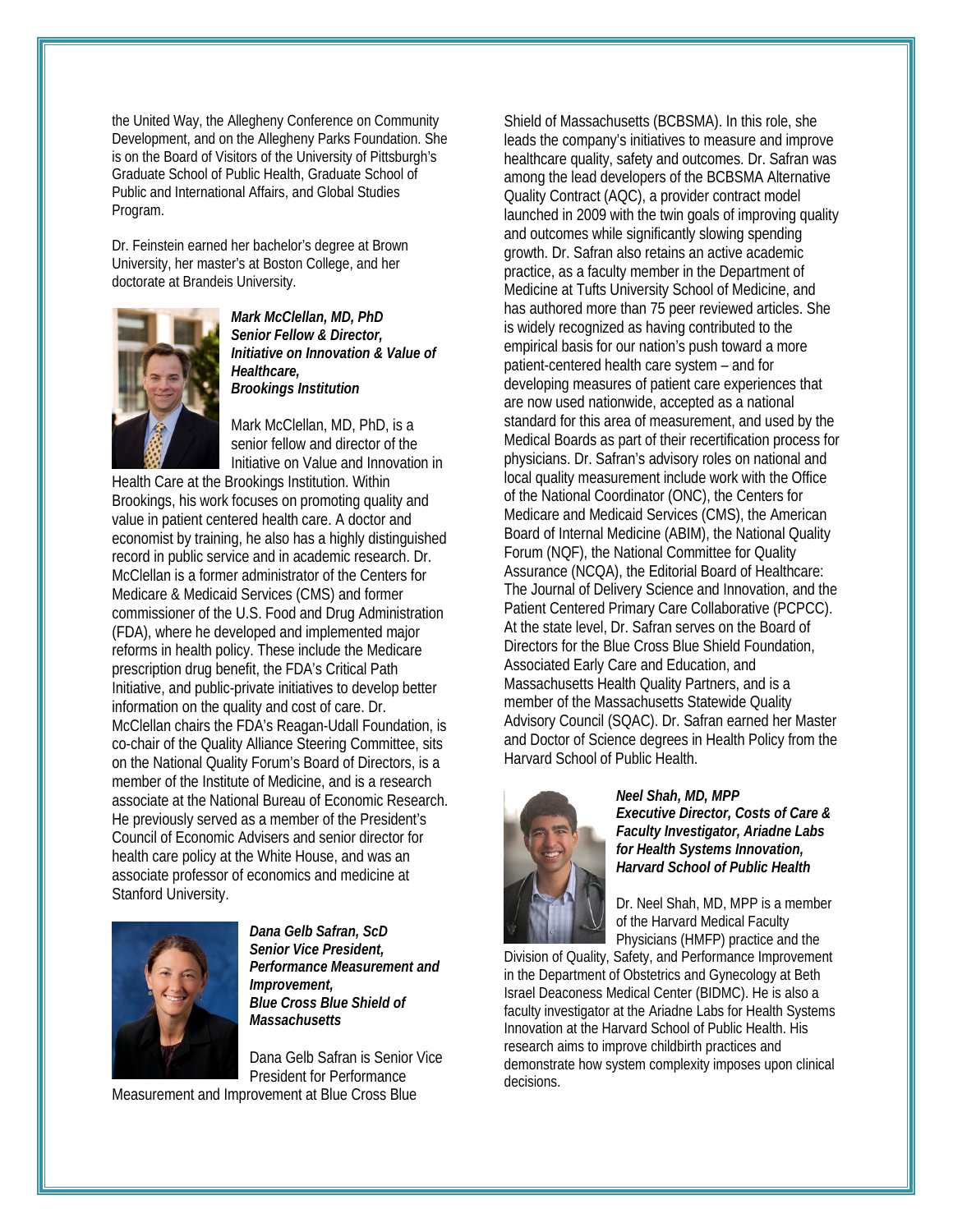In addition, he serves as an editor at JAMA Internal Medicine for the "Less is More: Teachable Moments" series and is a co-author of the forthcoming textbook from McGraw-Hill, Understanding Value-Based Care. In 2009 he founded Costs of Care, a nationally recognized nonprofit that helps caregivers deflate medical bills.

Dr. Shah completed residency at Brigham & Women's Hospital and Massachusetts General Hospital, and received joint degrees in medicine and public policy from Brown University and the Harvard Kennedy School of Government. He has been listed among the "40 smartest people in health care" by Becker's Hospital Review, and profiled in the New York Times, the New England Journal of Medicine, and other outlets.



*Sandra Hernández, MD President & CEO, California Health Care Foundation*

Dr. Sandra R. Hernández became president and CEO of the California HealthCare Foundation in January 2014. CHCF is an

independent foundation with assets of more than \$700 million, headquartered in Oakland, California, and dedicated to improving the health of the people of California.

Prior to joining CHCF, Hernández was CEO of The San Francisco Foundation, which she led for 16 years. She previously served as director of public health for the City and County of San Francisco.

Hernández is an assistant clinical professor at the University of California, San Francisco, School of Medicine and maintains a clinical practice at San Francisco General Hospital in the AIDS clinic. She is a graduate of Yale University, the Tufts School of Medicine, and the program for senior executives in state and local government at Harvard University's John F. Kennedy School of Government.

Originally from Tucson, Arizona, she spent much of her childhood in rural New Mexico with her grandparents. There she came to honor and appreciate her Mexican culture and the intrinsic values of community and public service. Her love of science and math was nourished by her father, a self-educated engineer.

Hernández serves as a trustee of the Reno-based Asbestos Settlement Trusts and an independent director of First Republic Bank. She is a member of the Public Policy Institute of California's Statewide Leadership Council, the Yale University President's Council, the UCSF Chancellor's Advisory Board, and the UCSF Clinical and Translational Science Institute Advisory Board.

Her earlier affiliations include President Clinton's Commission on Consumer Protection and Quality in the Healthcare Industry, and two Institute of Medicine committees — on the Consequences of Uninsurance and on the Implementation of Antiviral Medication Strategies for an Influenza Pandemic.

She is a former board member of Grantmakers In Health, the Council on Foundations, and the California Managed Risk Medical Insurance Board (MRMIB). She co-chaired San Francisco's Universal Healthcare Council, which designed Healthy San Francisco, an innovative health access program for the uninsured.



*Michael Chernew, PhD Leonard D. Schaeffer Professor of Health Care Policy, Harvard Medical School*

Michael Chernew, Ph.D., is the Leonard D. Schaeffer Professor of Health Care Policy at Harvard Medical School. Dr. Chernew's

research activities focus on several areas, most notably the causes and consequences of growth in health care expenditures, geographic variation in medical spending and use and Value Based Insurance Design (VBID). Professor Chernew is Vice Chair of the Medicare Payment Advisory Commission (MedPAC), which is an independent agency established to advise the U.S. Congress on issues affecting the Medicare program. He is also a member of the Congressional Budget Office's Panel of Health Advisors. In 2000, 2004 and 2011, he served on technical advisory panels for the Center for Medicare and Medicaid Services (CMS) that reviewed the assumptions used by the Medicare actuaries to assess the financial status of the Medicare trust funds. Dr. Chernew is a Research Associate of the National Bureau of Economic Research. He co-edits the *American Journal of Managed Care* and is a Senior Associate Editor of *Health Services Research*. In 2010, Dr. Chernew was elected to the Institute of Medicine (IOM) of the National Academy of Sciences and served on the Committee on the Determination of Essential Health Benefits. Dr. Chernew earned his undergraduate degree from the University of Pennsylvania and a doctorate in economics from Stanford University.